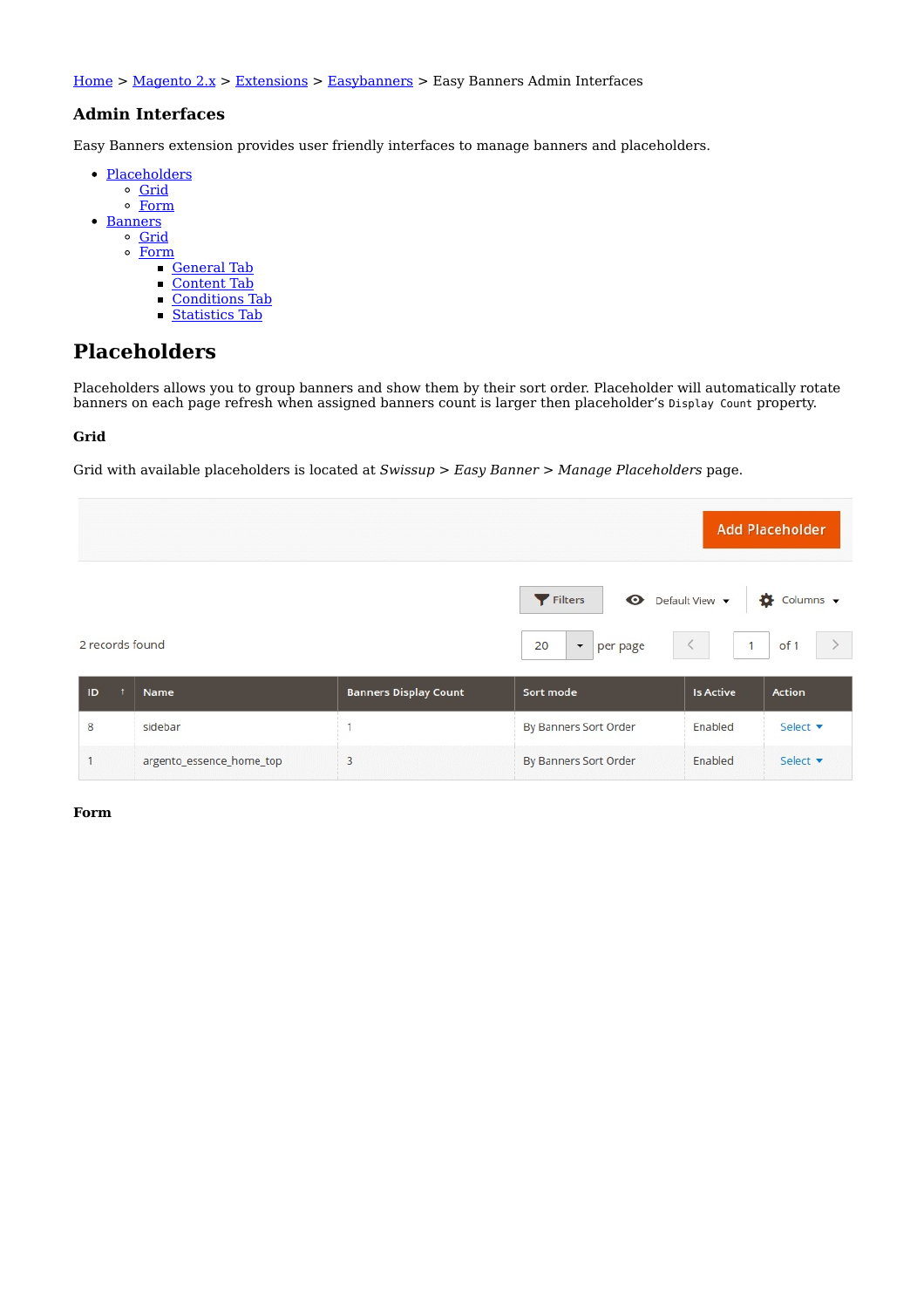|                             | $\leftarrow$ Back                                                                                                                                                                                                                                                                            | <b>Delete</b>      | Reset | <b>Save and Continue Edit</b> | Save |
|-----------------------------|----------------------------------------------------------------------------------------------------------------------------------------------------------------------------------------------------------------------------------------------------------------------------------------------|--------------------|-------|-------------------------------|------|
| Enabled                     | Yes                                                                                                                                                                                                                                                                                          |                    |       |                               |      |
| Name $\star$                | sidebar                                                                                                                                                                                                                                                                                      |                    |       |                               |      |
| Banners Display Count *     | $\mathbf{1}$<br>Visible banners count per page refresh                                                                                                                                                                                                                                       |                    |       |                               |      |
| Sort mode                   | By Banners Sort Order                                                                                                                                                                                                                                                                        |                    |       |                               |      |
| <b>Additional CSS Class</b> | block block-easybanner-placeholder<br>If you are going to show this placeholder in a sidebar it's recommended to                                                                                                                                                                             |                    |       |                               |      |
| <b>Parent Container</b>     | set the following value: block block-easybanner-placeholder<br>div.sidebar.main                                                                                                                                                                                                              |                    |       |                               |      |
|                             | Don't know container name? Leave it empty and assign placeholder to the<br>required container via 'Content > Widgets' interface. You can also view the<br>list of common placeholder positions at<br>http://docs.swissuplabs.com/m2/extensions/easybanners/common-<br>placeholder-positions/ |                    |       |                               |      |
| Position                    | before="-"                                                                                                                                                                                                                                                                                   |                    |       |                               |      |
|                             | XML attribute syntax is required. Examples: before="-", after="-",<br>before="block.name"                                                                                                                                                                                                    |                    |       |                               |      |
| <b>Field</b>                |                                                                                                                                                                                                                                                                                              | <b>Description</b> |       |                               |      |
|                             |                                                                                                                                                                                                                                                                                              |                    |       |                               |      |

| Name                 | Placeholder name                                                      |
|----------------------|-----------------------------------------------------------------------|
|                      | Banners Display Count How many banners will be shown per page refresh |
| Sort Mode            | Ability to sort banners by sort order or randomly                     |
| Additional Css Class | Css class for additional customizations                               |
| Parent Container     | See the list of common placeholder positions                          |
| Position             | Ability to change placeholder's position inside a parent container    |
|                      |                                                                       |

# **Banners**

## **Grid**

Grid with available banners is located at *Swissup > Easy Banner > Manage Banners* page.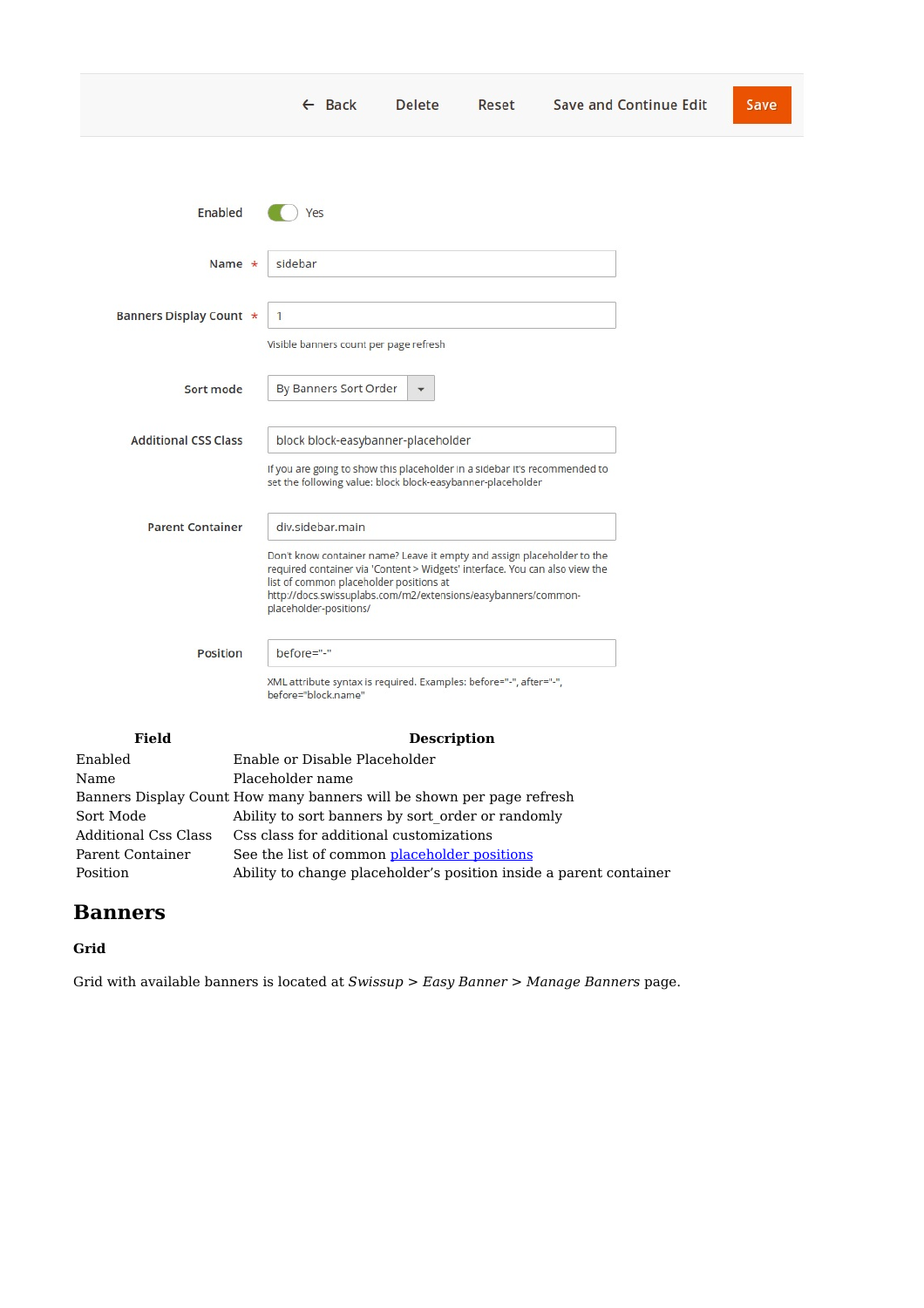|                          | <b>Clear Statistics</b><br><b>Add Banner</b>                                                                                                                                     |                  |             |                  |                     |                   |               |                 |
|--------------------------|----------------------------------------------------------------------------------------------------------------------------------------------------------------------------------|------------------|-------------|------------------|---------------------|-------------------|---------------|-----------------|
|                          | Default View v<br>Filters<br>۰<br>Columns v<br>3 records found<br>of 1<br>Actions<br>$\mathbf{1}$<br>20<br>$\langle$<br>per page<br>$\blacktriangledown$<br>$\blacktriangledown$ |                  |             |                  |                     |                   |               |                 |
|                          |                                                                                                                                                                                  |                  |             |                  |                     |                   |               |                 |
| $\overline{\phantom{a}}$ | ID                                                                                                                                                                               | <b>Content</b>   | <b>Type</b> | Identifier       | <b>Clicks Count</b> | <b>Statistics</b> | <b>Status</b> | Action          |
|                          | 120                                                                                                                                                                              | <b>1000 1000</b> | Banner      | connected-home   | $\circ$             | Disabled          | Enabled       | Select ▼        |
|                          | 119                                                                                                                                                                              | $= 0$            | Banner      | spring-clearance | $\circ$             | Disabled          | Enabled       | Select <b>v</b> |

After clicking on any banner from the submitted list, you will be able to edit the settings of Banner information.

## **Form**

## **General Tab**

| <b>BANNER SETTINGS</b> | General                  |                                                                                                                                                                            |  |
|------------------------|--------------------------|----------------------------------------------------------------------------------------------------------------------------------------------------------------------------|--|
| General                | Enabled                  | Yes                                                                                                                                                                        |  |
| Content                | Identifier *             | new-collection                                                                                                                                                             |  |
| Conditions             | <b>Type</b>              | Banner<br>$\blacktriangledown$                                                                                                                                             |  |
| <b>Statistics</b>      | <b>Enable Statistics</b> | No                                                                                                                                                                         |  |
|                        | Sort Order *             | 10                                                                                                                                                                         |  |
|                        | Store View *             | Argento Flat<br>Argento Force<br>Argento Mall<br>Argento Pure2<br>Argento Luxury                                                                                           |  |
|                        |                          | <b>Argento Stripes</b>                                                                                                                                                     |  |
|                        | Placeholder              | argento_essence_home_top<br>argento_essence_home_wide<br>argento_pure2_home_wide<br>argento_stripes_content_top<br>argento_stripes_home_top<br>argento_stripes_home_bottom |  |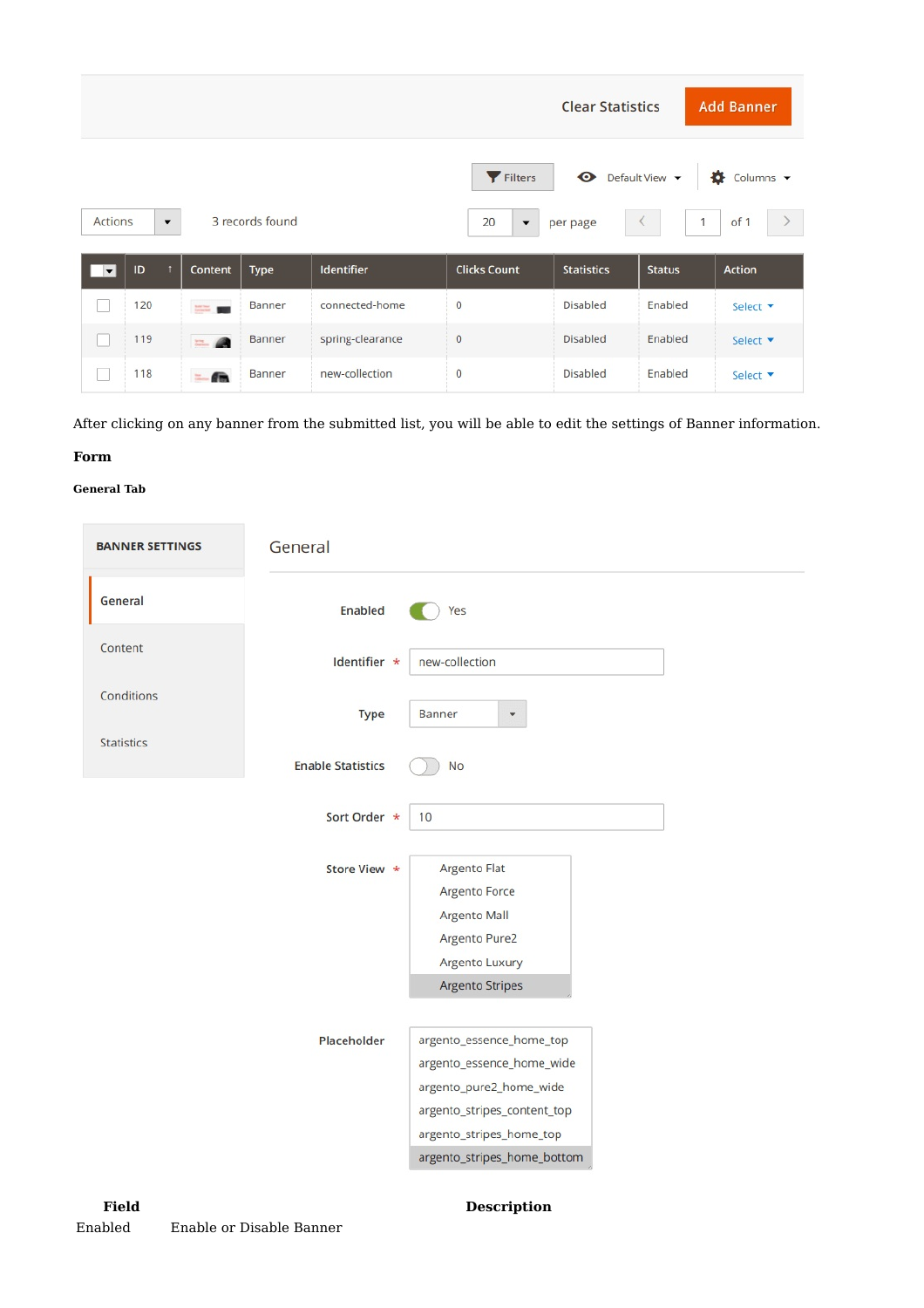| Identifier                  | Banner name                                                                                                                |
|-----------------------------|----------------------------------------------------------------------------------------------------------------------------|
| Type                        | Possible values are: Banner, Lightbox, Awesomebar                                                                          |
| Enable<br><b>Statistics</b> | Enable or Disable Statistics (Clicks count)                                                                                |
| Sort Order                  | Allows to sort banners inside a placeholder                                                                                |
| Store View                  | Assign Banner to Specific Store Views                                                                                      |
| Placeholder                 | Select placeholder. Not visible for Lightbox and Awesomebar banners. You can leave it empty to<br>show the banner manually |

## **Content Tab**

Content tab includes 3 regions:

- Content, where you can set the banner link and it's behavior
- Image Options, where you can upload image and set it's dimensions if needed  $\bullet$
- Html content, where you can write HTML content for current banner  $\bullet$

## **Content Region**

## Content

| Url $\star$      | test                                   |
|------------------|----------------------------------------|
| <b>Hide Url</b>  | <b>No</b>                              |
| Open link in     | Same Window<br>$\overline{\mathbf{v}}$ |
| <b>Css Class</b> |                                        |
| Mode             | Image<br>▼                             |

## **Field Description**

Url Link to open on banner click

Hide Ability to hide banner url on the frontend. When url is hidden, banner will have the following url:

- Url example.com/easybanner/click/index/id/:id. Otherwise, the url will be visible:
- example.com/easybanner/click/index/id/:id/url/:url

Open Link in Select where the link should be opened when customer clicks on the banner. Available options: Same Tab, New Tab, Popup Window

Css

Class Additional Css classes to add when rendering banner

Mode Slect between Image and Html banner modes

**Image Options Region**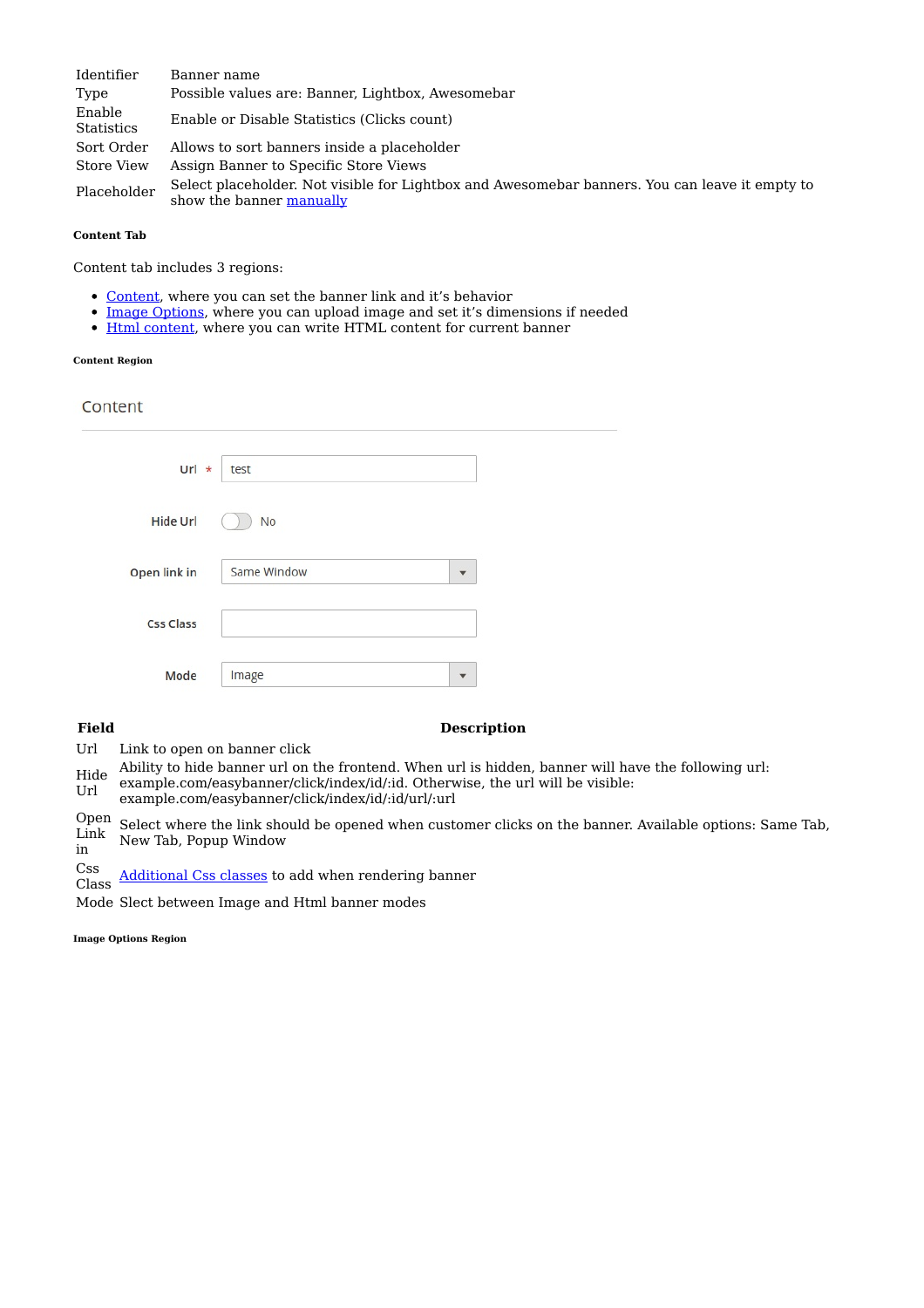|                                                           | Image                  | Upload<br>Checkout<br>Shipp<br>Signi<br><b>Estimated Total</b><br>$\overline{\mathbf{u}}$<br>\$117.50               |             |                    |                |                                                                                                |
|-----------------------------------------------------------|------------------------|---------------------------------------------------------------------------------------------------------------------|-------------|--------------------|----------------|------------------------------------------------------------------------------------------------|
|                                                           |                        | hioping Address<br>uplatis zon<br>192.168.1.213_mage<br>862x1754 167 KB                                             |             |                    |                |                                                                                                |
|                                                           | <b>Title</b>           |                                                                                                                     |             |                    |                |                                                                                                |
| Width, px                                                 |                        | 862                                                                                                                 | Height, px  | 1754               |                |                                                                                                |
|                                                           |                        | Leave empty to render<br>original size                                                                              |             |                    |                |                                                                                                |
| Use image resizer                                         |                        | Yes<br>When disabled and width or height options are defined - image will be resized<br>with css styles only        |             |                    |                |                                                                                                |
| <b>Background Color</b>                                   |                        | 255,255,255                                                                                                         |             |                    |                |                                                                                                |
|                                                           |                        | Comma separated RGB channels: 255,255,255                                                                           |             |                    |                |                                                                                                |
| Use responsive images                                     |                        | Yes<br>Force image to use `srcset` attribute. This option can increase PageSpeed<br>score when properly configured. |             |                    |                |                                                                                                |
|                                                           | <b>Sizes</b>           | <b>Media condition</b>                                                                                              | Image width |                    | <b>Actions</b> |                                                                                                |
|                                                           |                        | H<br>(max-width: 480px)                                                                                             | 480         | px                 | ■              |                                                                                                |
|                                                           |                        | H<br>(max-width: 760px)                                                                                             | 760         | px                 | Ê              |                                                                                                |
|                                                           |                        | <b>New Size</b>                                                                                                     |             |                    |                |                                                                                                |
| <b>Field</b>                                              |                        |                                                                                                                     |             | <b>Description</b> |                |                                                                                                |
| Image<br>Title<br>Width<br>Height<br>Use Image<br>Resizer | Image title<br>visible | An image to display<br>Width (px), optional<br>Height (px), optional                                                |             |                    |                | Ability to use backend resizer instead of css styles. Width and Height are required to make it |
| Background<br>Color                                       |                        |                                                                                                                     |             |                    |                | Will be used when you want to resize image without keeping original aspect ratio               |
| Use Responsive<br>Images                                  |                        | score when properly configured.                                                                                     |             |                    |                | Ability to set different banner size per screen size. This feature allows to improve pagespeed |

Sizes Media rules use use when generating responsive images.

**Html Content Region**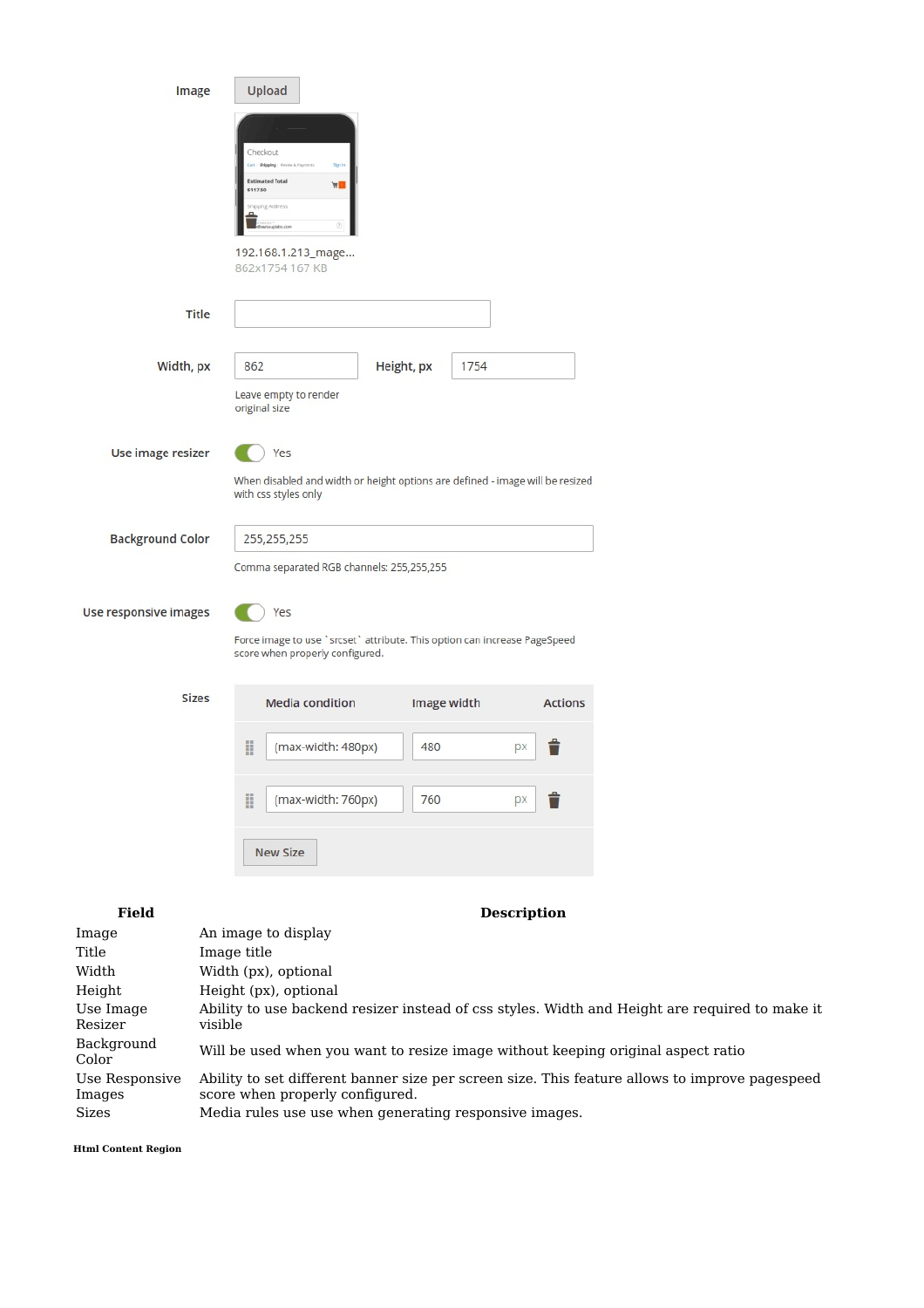## **Html Content**

| Show / Hide Editor | Insert Widget                                                            | Insert Image | Insert Variable |
|--------------------|--------------------------------------------------------------------------|--------------|-----------------|
|                    |                                                                          |              |                 |
|                    | <a href="{{swissup_easybanner_url}}" title="Trackable url">Click Me!</a> |              |                 |
|                    |                                                                          |              |                 |
|                    |                                                                          |              |                 |
|                    |                                                                          |              |                 |
|                    |                                                                          |              |                 |

Any html content could be placed here. If you would like to place trackable banner url from the content region, use the following placeholder: {{swissup\_easybanner\_url}}

#### **Conditions Tab**



**General** Category Show banner at specifiied categories Product Show banner at specified products Page Show banner at specified pages Page URL Show banner when specified parameter is found in URL Customer Group Show banner for specifiied customer groups only **Banner**

**Statistics**

| Clicks Count                                | Allow to hide banner when clicks count is larger then specified value |
|---------------------------------------------|-----------------------------------------------------------------------|
| Display Count<br>(Temporarily)<br>Disabled) | Hide banner when displays count is larger then specified value        |

#### **Cart Conditions**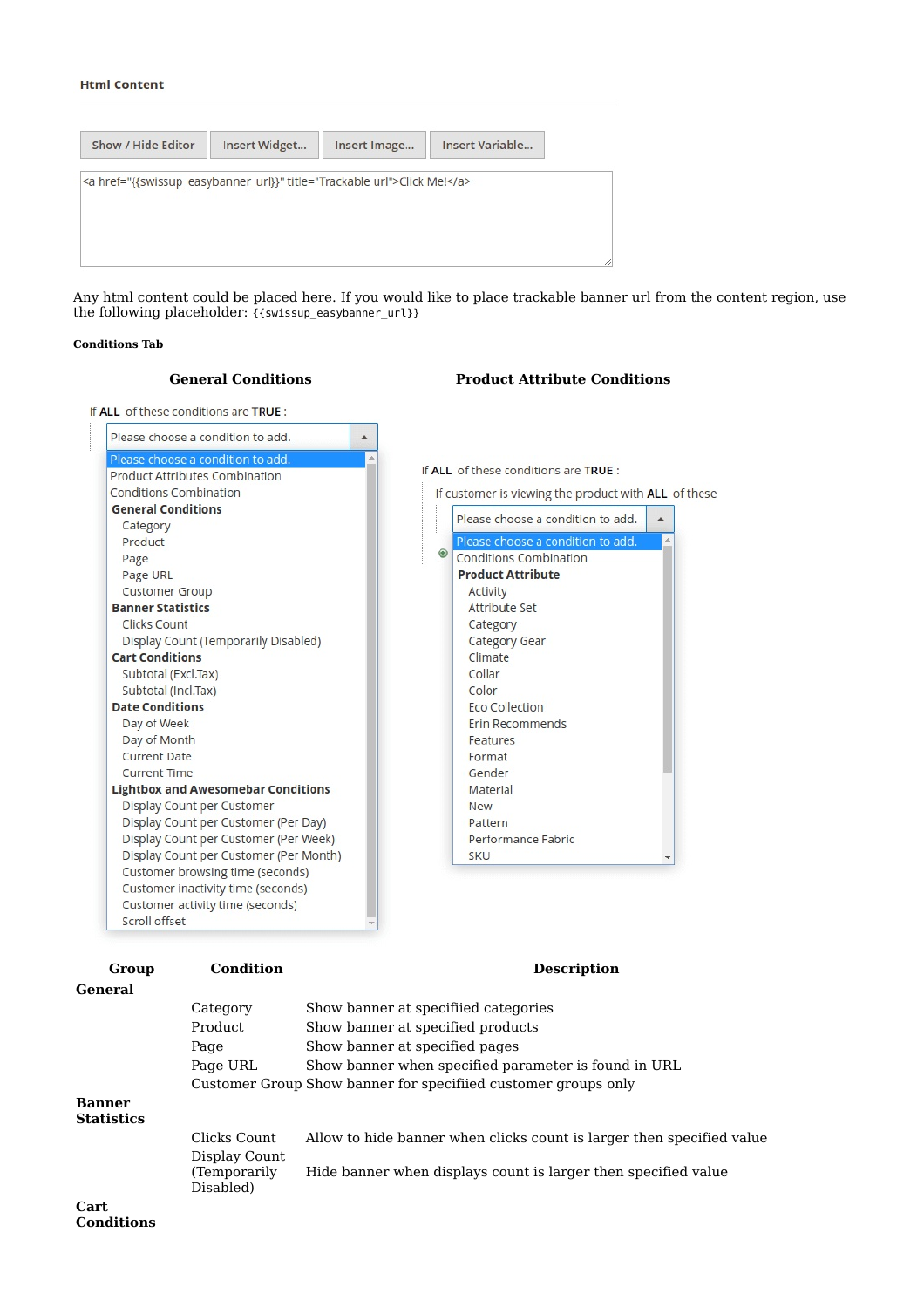|                                          | Subtotal<br>(Excl.Tax)                       | Show banner when cart subtotal matches this condition                                                                                                                                                         |
|------------------------------------------|----------------------------------------------|---------------------------------------------------------------------------------------------------------------------------------------------------------------------------------------------------------------|
|                                          | Subtotal<br>(Incl.Tax)                       | Show banner when cart subtotal matches this condition                                                                                                                                                         |
| Date<br>Conditions                       |                                              |                                                                                                                                                                                                               |
|                                          | Day of Week                                  | Show banner on specified day of week                                                                                                                                                                          |
|                                          | Day of Month                                 | Show banner on specified day of month                                                                                                                                                                         |
|                                          | <b>Current Date</b>                          | Show banner on specified date condition                                                                                                                                                                       |
|                                          | <b>Current Time</b>                          | Show banner on specified time condition                                                                                                                                                                       |
| Lightbox and<br>Awesomebar<br>Conditions |                                              |                                                                                                                                                                                                               |
|                                          | Display Count<br>per Customer                | Hide banner for specific visitor according to his personal displays count of this<br>banner                                                                                                                   |
|                                          | Display Count<br>per Customer<br>(Per Day)   | Hide banner for specific visitor according to his personal displays count of this<br>banner                                                                                                                   |
|                                          | Display Count<br>per Customer<br>(Per Week)  | Hide banner for specific visitor according to his personal displays count of this<br>banner                                                                                                                   |
|                                          | Display Count<br>per Customer<br>(Per Month) | Hide banner for specific visitor according to his personal displays count of this<br>banner                                                                                                                   |
|                                          | Customer<br>browsing time<br>(seconds)       | Show banner when customer browsing time is larger than specified value<br>(Activity time + Idle time)                                                                                                         |
|                                          | Customer<br>inactivity time<br>(seconds)     | Show banner when customer is idle for more than specified value                                                                                                                                               |
|                                          | Customer<br>activity time<br>(seconds)       | Show banner when customer actively browsing current page for more than<br>specified value                                                                                                                     |
|                                          | Scroll offset                                | Show banner when visitor scrolls the page for more pixels than specified                                                                                                                                      |
|                                          | Exit intent time<br>(seconds)                | Show banner when visitor's cursor moves out of the page for specified amount<br>of time. (Mobile users will see popup after scroll up event - since this is a<br>standard operation to show browser toolbar.) |

## **Statistics Tab**

This interface provides overview of banner display and clicks count.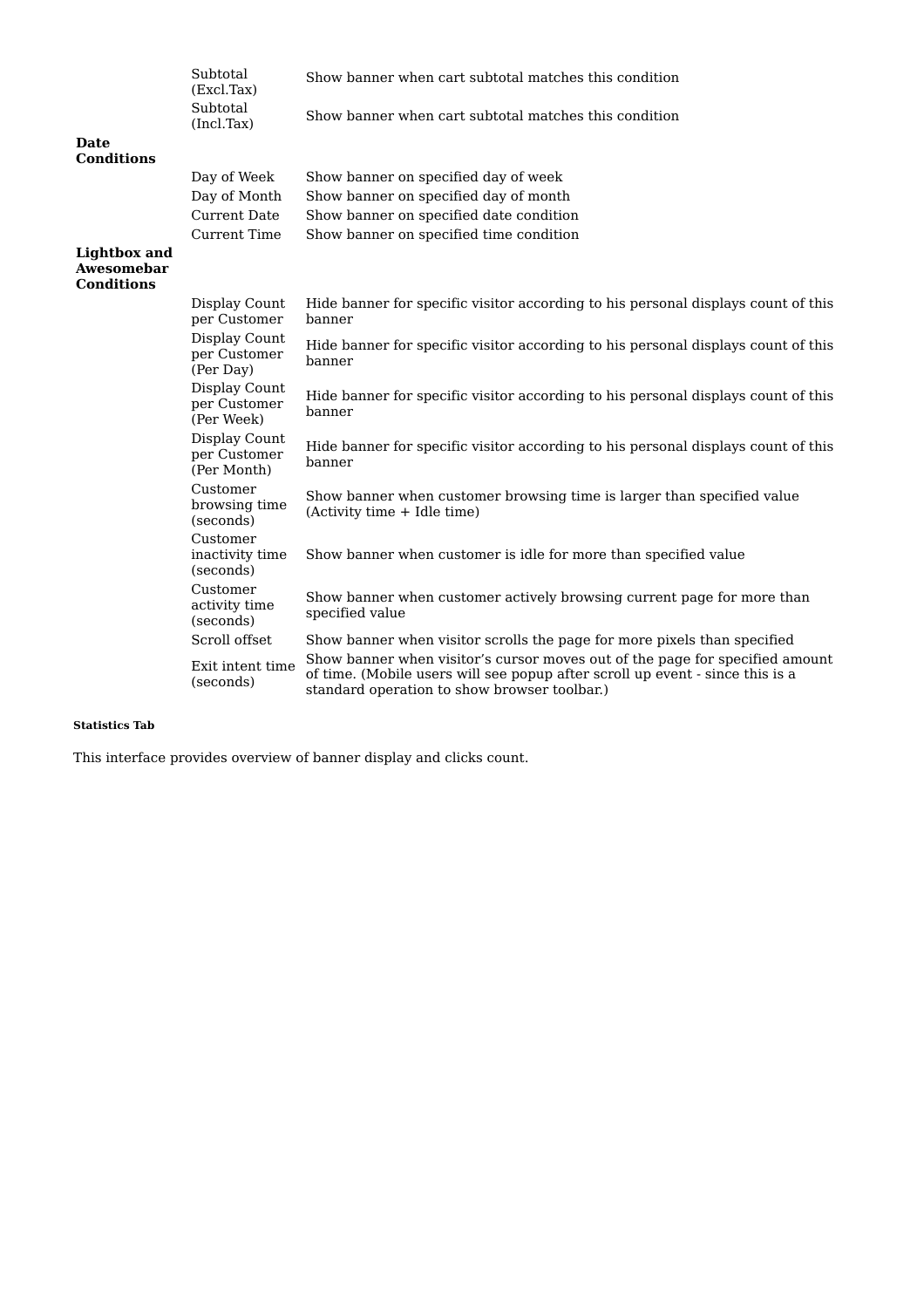## **Statistics**



## **Next up**

- Back to Home
- Banners and Placeholders usage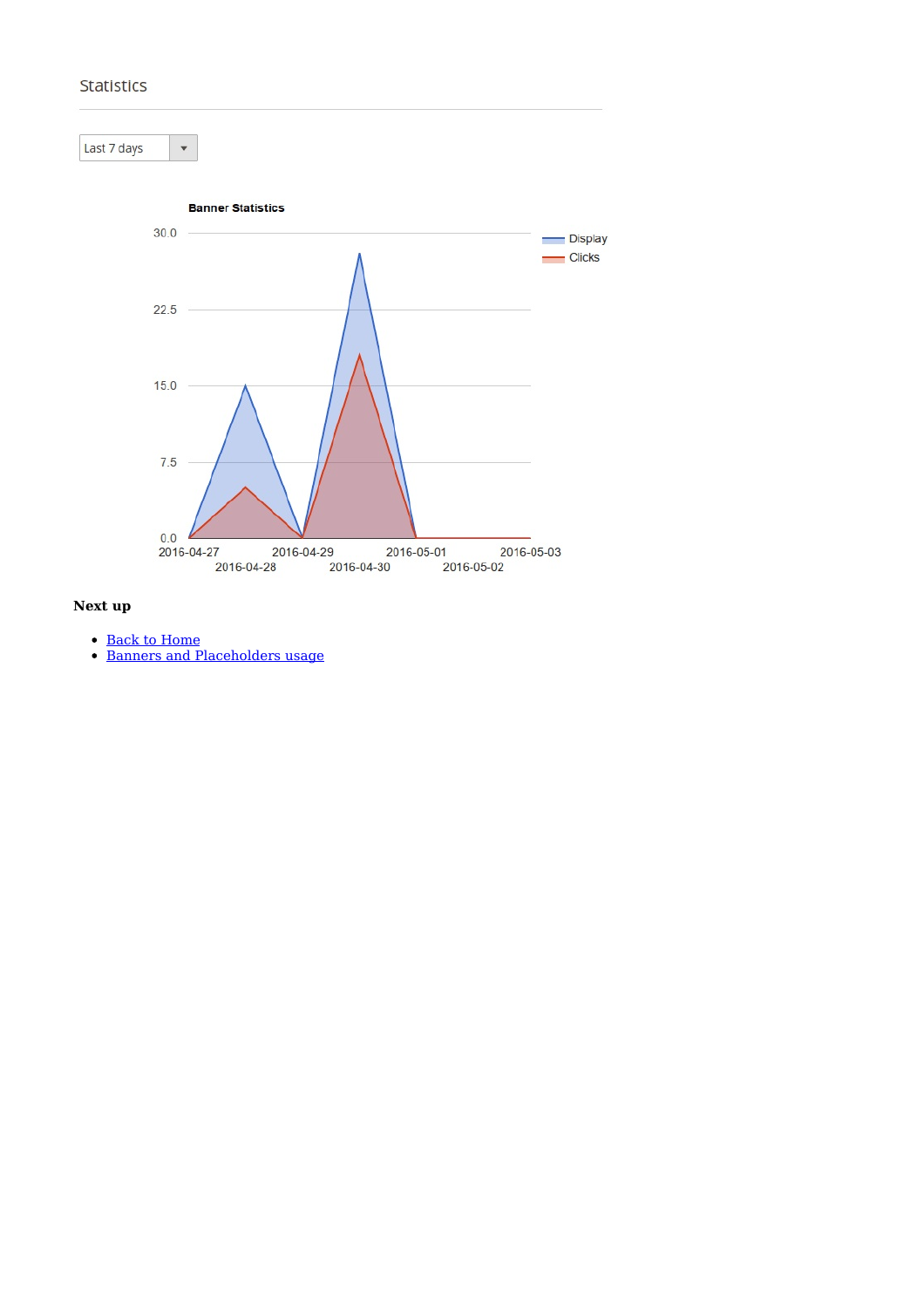Home > Magento 2.x > Extensions > Easybanners > Common Placeholder Positions

## **Common Placeholder Positions**

Please note that your theme can remove standard containers and information below will not work for you.

In this case, leave the Parent Container field empty, and use standard *Content > Widgets* interface instead.

- Page Top
- Header
- After Top Navigation
- After Page Title
- Content Top
- Content Bottom
- Sidebar Top
- Sidebar Bottom
- Additional Sidebar Top
- Additional Sidebar Bottom
- Footer
- Page Bottom

## **Page Top**

content copyContainer: after.body.start Position: before="-"

#### **Header**

content copyContainer: header-wrapper Position: after="logo"

#### **After Top Navigation**

content\_copyContainer: top.container Position: before="-"

#### **After Page Title**

content copyContainer: page.messages Position: before="-"

#### **Content Top**

content copyContainer: content.top Position: before=" $-$ 

#### **Content Bottom**

content\_copyContainer: content.bottom Position: after="-"

## **Sidebar Top**

content copyContainer: div.sidebar.main Position: before="-"

#### **Sidebar Bottom**

content copyContainer: div.sidebar.main Position: after="-"

## **Additional Sidebar Top**

content copyContainer: sidebar.additional Position: before="-"

## **Additional Sidebar Bottom**

content copyContainer: sidebar.additional Position: after="-"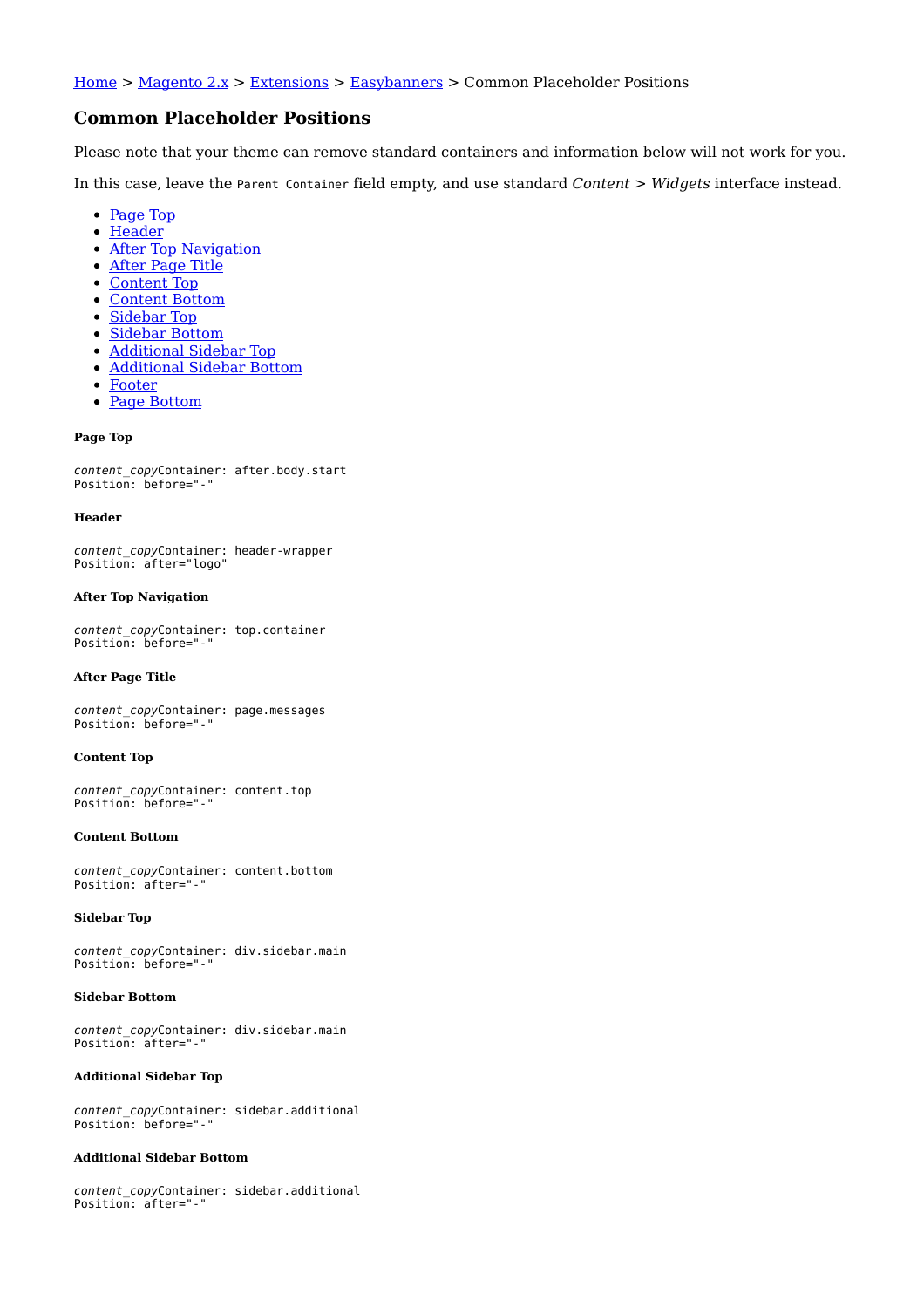## **Footer**

Container: footer Position:

## **Page Bottom**

content copyContainer: before.body.end Position: after="-"

## **Next up**

- Back to Home
- Admin interfaces